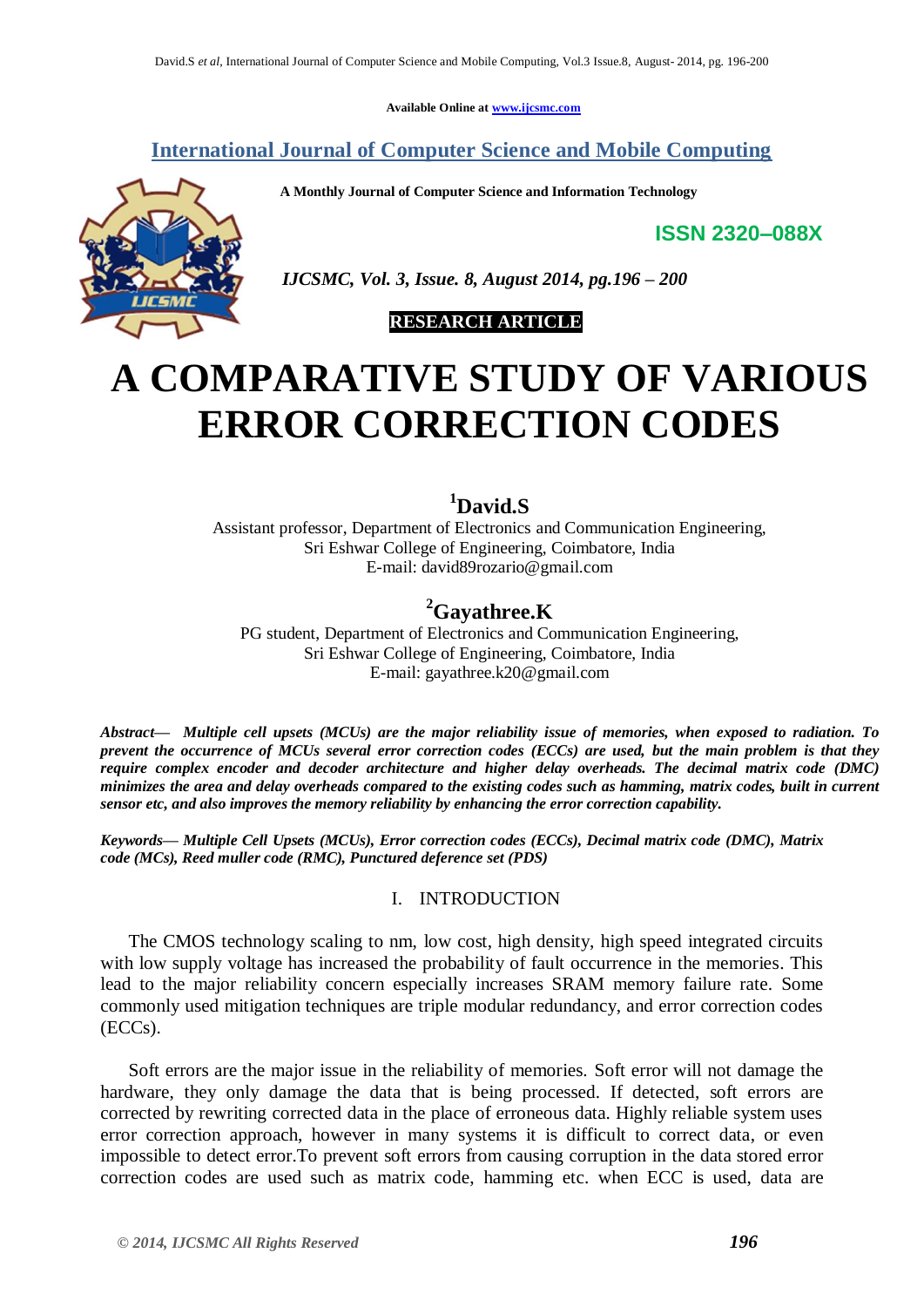encoded when written in the memory and data are decoded when read from the memory. Thus the encoding and decoding process possess a vital impact on the memory access time and complexity.

Multiple cell upsets have become the reliability concern in some application apart from single cell upset. The BCH code,reed Solomon code etc are used to deal with MCUs,but the area,power and delay overhead of these codes are high due to the complex encoding and decoding architecture. The decimal matrix code uses encoder reuse technique which uses encoder as apart of the decoder and thus reduces the area overhead and complexity.DMC enchances the reliability of the memory by improving the error correction capability.

#### II. VARIOUS ERROR CORRECTION CODES

#### 2.1 Hamming Code

Hamming code is a form of linear error correcting code that can detect up to two-bit error or correct one-bit errors without detection of uncorrected errors. By contrast, the simple parity code cannot correct errors but can only detect odd number of error bits. Hamming codes are prefect codes with minimum distance 3.

The hamming code is extended by adding a extra parity which will increase the minimum distance of the code to 4, which helps decoder to distinguish between single bit error and two bit error. Thus the decoder can detect and correct a single error and at the same time detect a double error. If the decoder does not attempt to correct errors it can detect upto three errors.

#### 2.2 Reed Muller Codes

Reed muller codes (RMC) are the family of linear error correcting codes used in communication. It is listed as RM (d,r),where d is the order of the code and r determines the the length of the code,n= $2^r$ , the block length is  $2^m$  and distance is  $2^{m-r}$ . Special case of reed muller codes includes the Hadamard code, the walsh-hadamard code, and Reed-solomon code.

The improved RMC decoding circuit proposed in[2], namely modified triple error RMC decoding circuit results in power saving,improved performance,less delay overhead. This provides protection againt any triple error. The use of ECC will improve the reliability but however this also increases the area overhead and access time. If no error correcting codes are used then it will result in less reliability and fault tolerance.

#### 2.3 Difference Set Cyclic Code

 The majority logic detector/decoder (MLDD) proposed in [3], uses a difference set cyclic code which is a part of LDPC. The DSCC has the property like larger error correction, modular encoding and decoding architecture which causes efficient hardware implementation. The interesting point of DSCC is that error detection is carried out in a simple way, using parity check sum. The code length is  $N=2^{2S}+2^{S}+1$  and minimum distance is  $2^{s}+2$ .

 The result shows that this technique is capable of detecting up to five bit flips in the first three cycles. This improves the performance of the memeories compared to MLD.The error detecting module is independent of code size, hence the area overhead is less compared with the syndrome fault detection (SFD).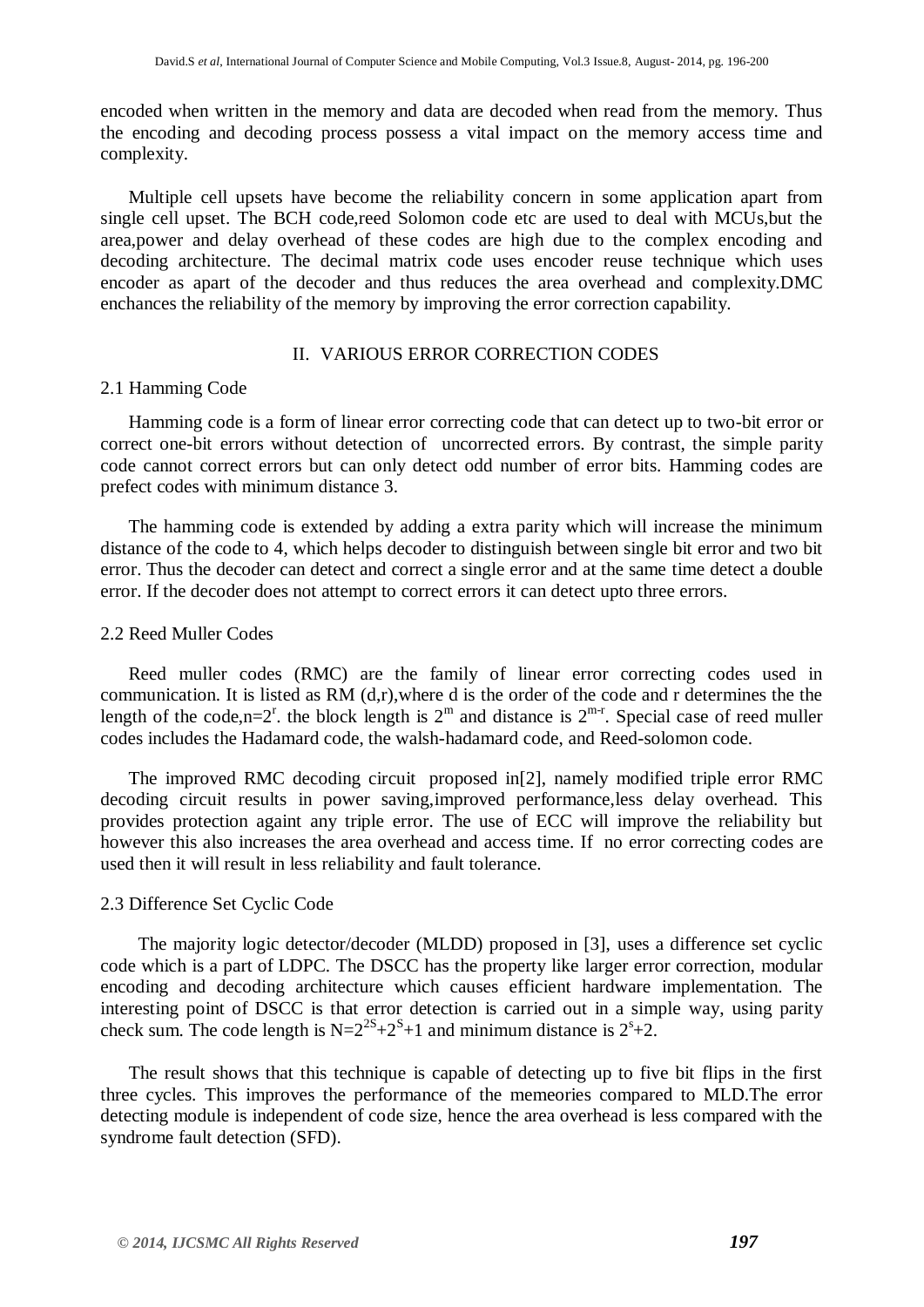#### 2.4 Built-In-Current Sensors

 BICS are proposed to assist with single error correction and double error detection codes to provide protection against MCUs. However, this technique can only correct two errors in a word. The coupling of BICS with H-tree architecture proposed in [4], possess lower overheads, simple encoding and decoding algorithm and zero fault detection latency time.

 The BICS is combined with either parity code or hamming code. When BICS is combined with the hamming code (BICS+H), called modified hamming code possess better reliability than the BICS combined with parity code. This approach corrects two random error per row in addition to MCUs. The overheads of BICS+P is 12% less than that of the hamming code and the modified hamming code with BICS has 5 times more reliable compared with the conventional hamming code.

#### 2.5 Matrix Code

 Matrix code discussed in [5], is the combination of hamming code and parity code which is proposed to improve the reliability and yield of memory chips against multiple cell upsets. Compared with reed muller the area is reduced by 25% and yield is found to be 300% better than Reed muller code. The code is presented in a matrix format where a n-bit word is divided into subword k1 and width k2(n=k1\*k2). A(k1,k2) matrix is formed were k1 and k2 are rows and columns respectively. Matrix method provides detection and correction coverage somewhere in between the Hamming and Reed–Muller codes. However, the Hamming code is not adequate for more than two errors and the Reed–Muller imposes significant area and power consumption compared tothe proposed method.

#### III. PROPOSED WORK

#### 3.1 Decimal Matrix Code

In this paper, decimal matrix code is proposed to provide enhanced memory reliability. This approach uses decimal algorithm, which increases the error detection capability. In the proposed work encoder is reused as a part of decoding circuit, thus reduces the area overhead compared to other techniques.



Fig 1.DMC based fault tolerent memory

#### 3.2 Analysis of Area, Power and Delay

 The area, power and delay of various error correction codes are compared and tabulated in table I.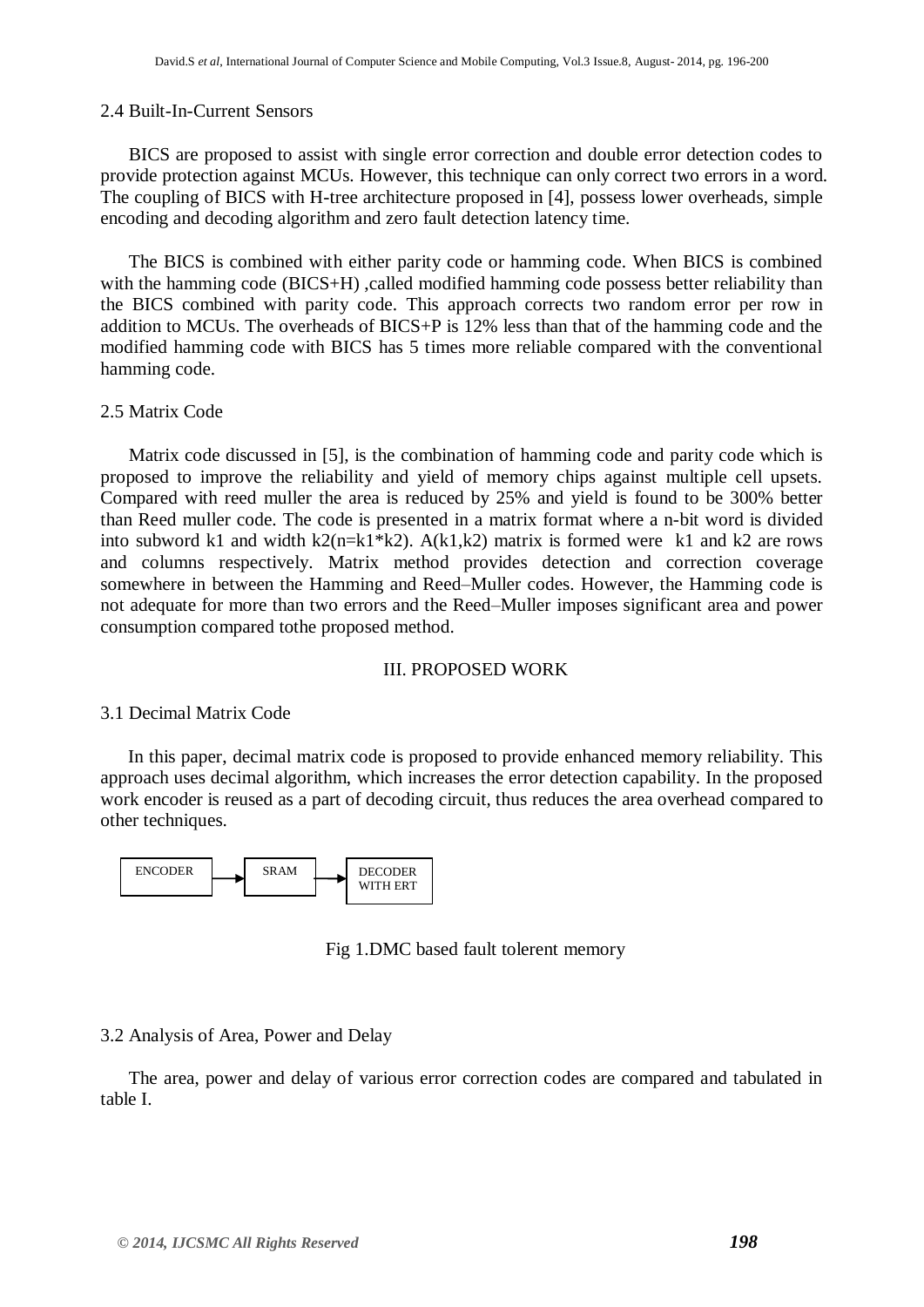| <b>ECCs</b>    | Area<br>$(\mu M^2)$ | <b>Power</b><br>(mv) | <b>Delay</b><br>(ns) |
|----------------|---------------------|----------------------|----------------------|
| <b>DMC</b>     | 41572               | 10.8                 | 4.9                  |
| МC             | 77933               | 24                   | 7.1                  |
| <b>PDS</b>     | 486778              | 221.2                | 18.7                 |
| $HC + BICS$    | 137782              | 139                  | 5                    |
| PR+BICS        | 120866              | 109.7                | 4.2                  |
| <b>RMC</b>     | 264602              | 264.8                | 5.5                  |
| <b>HAMMING</b> | 58400               | 20.5                 | 6.7                  |

| TABLE I                       |
|-------------------------------|
| AREA POWER AND DELAY ANALYSIS |

 Table I shows that the proposed decimal matrix code possess lower area and power compared to the existing hamming, MCs, PDS etc.meanwhile the delay of the proposed code is greater than built-in-current sensor combined with parity code but less than other codes such as hamming ,MCs .



Fig 2. Area comparison of various ECCs



Fig 3. Power and delay comparison of various ECCs